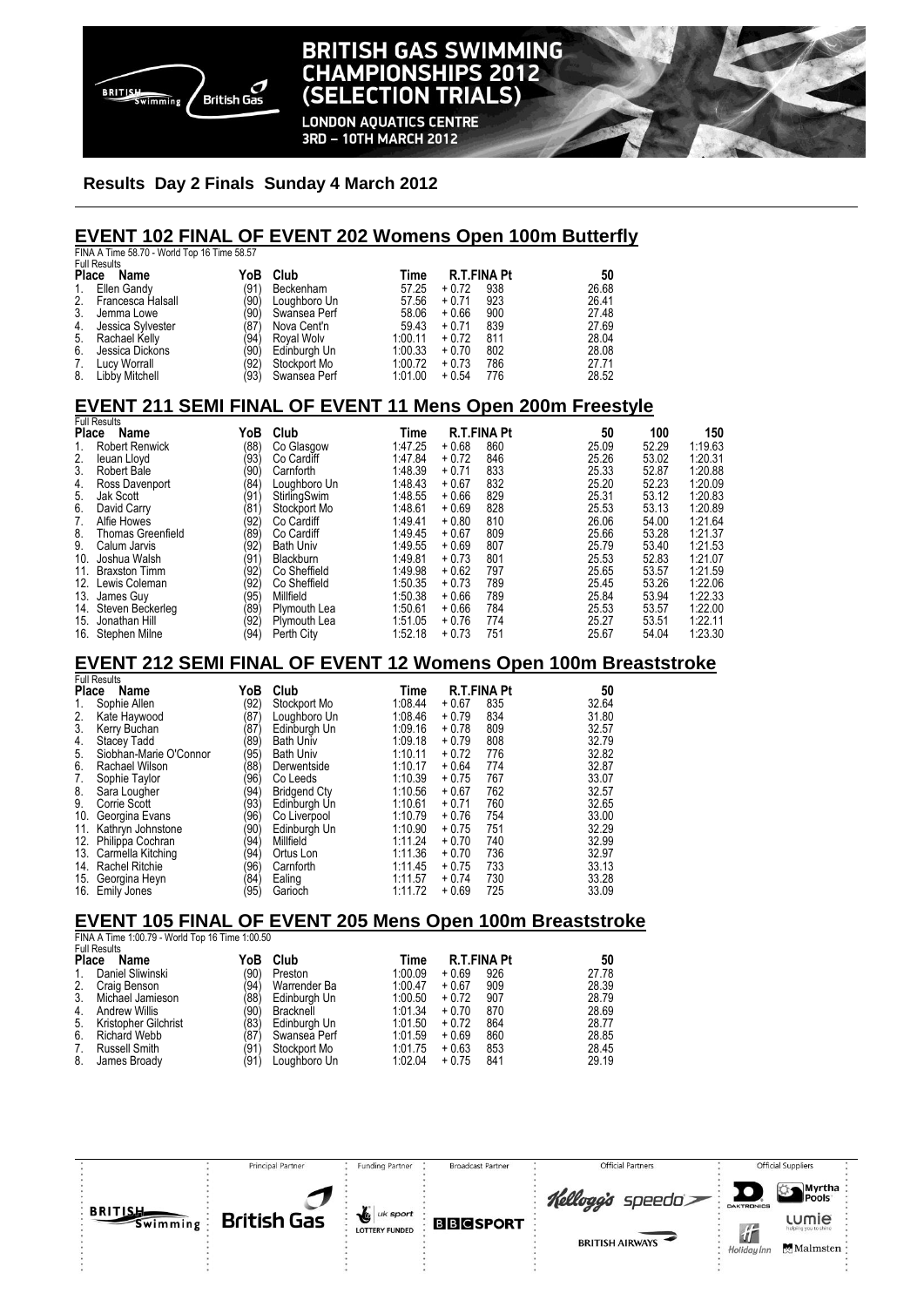

### **BRITISH GAS SWIMMING CHAMPIONSHIPS 2012** (SELECTION TRIALS)

**LONDON AQUATICS CENTRE** 3RD - 10TH MARCH 2012

#### **Results Day 2 Finals Sunday 4 March 2012**

#### **EVENT 114 FINAL OF EVENT 14 Womens Open 400m Freestyle**  FINA A Time 4:09.35 - World Top 16 Time 4:08.25

|    | <b>Full Results</b>     |                                       |                                    |                       |                       |                       |                       |
|----|-------------------------|---------------------------------------|------------------------------------|-----------------------|-----------------------|-----------------------|-----------------------|
|    | Place Name              | YoB Club                              | Time                               | R.T.FINA Pt           |                       |                       |                       |
|    | 1. Rebecca Adlington    | (89) Nova Cent'n                      | 4:02.35<br>$+0.75$                 | 960                   |                       |                       |                       |
|    | 50m 28.40               | 100m 58.63<br>150m 1:29.07            | 200m 1:59.97                       | 250m 2:30.75          | 300m 3:01.75          | 350m 3:32.52          | 400m 4:02.35          |
|    | 28.40                   | 30.23                                 | 30.90<br>30.44                     | 30.78                 | 31.00                 | 30.77                 | 29.83                 |
|    | 2. Joanne Jackson       | (86) Loughboro Un                     | $4.06.47 + 0.76$                   | 913                   |                       |                       |                       |
|    | 50m 28.83               | 100m 59.83<br>150m 1:30.58            | 200m 2:01.61                       | 250m 2:32.36          | 300m 3:03.43          | 350m 3:35.00          | 400m 4:06.47          |
|    | 28.83                   | 31.00                                 | 30.75<br>31.03                     | 30.75                 | 31.07                 | 31.57                 | 31.47                 |
|    | 3. Eleanor Faulkner     | (93) Co Sheffield                     | $4.07.25 + 0.70$                   | 904                   |                       |                       |                       |
|    | 50m 28.72               | 150m 1:30.47<br>100m 59.31            | 200m 2:01.73                       | 250m 2:33.32          | 300m 3:05.00          | 350m 3:36.45          | 400m 4:07.25          |
|    | 28.72                   | 30.59                                 | 31.26<br>31.16                     | 31.59                 | 31.68                 | 31.45                 | 30.80                 |
|    | Jazmin Carlin           | (90) Swansea Perf                     | $4.07.56 + 0.78$                   | 901                   |                       |                       |                       |
|    | 50m 29.47               | 150m 1:31.63<br>100m 1:00.45          | 200m 2:03.43                       | 250m 2:34.53          | 300m 3:05.91          | 350m 3:37.13          | 400m 4:07.56          |
|    | 29.47                   | 30.98                                 | 31.80<br>31.18                     | 31.10                 | 31.38                 | 31.22                 | 30.43                 |
|    | 5. Megan Gilchrist      | (90) Armadale                         | $4:12.37 + 0.74$                   | 850                   |                       |                       |                       |
|    | 50m 30.08               | 150m 1:33.27<br>100m 1:01.50          | 200m 2:05.09                       | 250m 2:36.92          | 300m 3:08.76          | 350m 3:40.75          | 400m 4:12.37          |
| 6. | 30.08<br>Sasha Matthews | 31.42<br>(91) Nova Cent'n             | 31.82<br>31.77<br>$4:12.42 + 0.74$ | 31.83<br>850          | 31.84                 | 31.99                 | 31.62                 |
|    |                         |                                       |                                    |                       |                       |                       |                       |
|    | 50m 28.94<br>28.94      | 100m 1:00.03<br>150m 1:31.81<br>31.09 | 200m 2:03.89<br>32.08<br>31.78     | 250m 2:35.93<br>32.04 | 300m 3:08.39<br>32.46 | 350m 3:40.79<br>32.40 | 400m 4:12.42<br>31.63 |
|    | 7. Lucy Ellis           | (93) Stirling Swim                    | $4:12.67 + 0.68$                   | 847                   |                       |                       |                       |
|    | 50m 29.17               | 150m 1:32.43<br>100m 1:00.73          | 200m 2:04.52                       | 250m 2:36.42          | 300m 3:08.95          | 350m 3:41.05          | 400m 4:12.67          |
|    | 29.17                   | 31.56                                 | 31.70<br>32.09                     | 31.90                 | 32.53                 | 32.10                 | 31.62                 |
| 8. | Hayley Towner           | (92) Bath Univ                        | $4:17.26 + 0.73$                   | 803                   |                       |                       |                       |
|    | 29.33<br>50m            | 100m 1:00.39<br>150m 1:32.30          | 200m 2:04.65                       | 250m 2:37.23          | 300m 3:10.42          | 350m 3:43.92          | 400m 4:17.26          |
|    | 29.33                   | 31.06                                 | 31.91<br>32.35                     | 32.58                 | 33.19                 | 33.50                 | 33.34                 |

#### **EVENT 213 SEMI FINAL OF EVENT 13 Mens Open 100m Backstroke**

|              | <b>Full Results</b>  |      |                     |       |                    |     |       |
|--------------|----------------------|------|---------------------|-------|--------------------|-----|-------|
| <b>Place</b> | Name                 | YoB  | Club                | Time  | <b>R.T.FINA Pt</b> |     | 50    |
| 1.           | Liam Tancock         | (85) | Loughboro Un        | 54.47 | $+0.64$            | 867 | 25.70 |
| 2.           | Chris Walker-Hebborn | (90) | Ellesmere Co        | 54.82 | $+0.59$            | 850 | 26.37 |
| 3.           | <b>Ryan Bennett</b>  | (90) | Preston             | 55.05 | $+0.57$            | 839 | 26.86 |
| 4.           | Marco Loughran       | (89) | <b>Guildford Ct</b> | 55.14 | $+0.58$            | 835 | 26.62 |
| 5.           | Jonathan Carlisle    | (92) | Co Sund'land        | 55.80 | $+0.64$            | 806 | 27.14 |
| 6.           | Charlie Boldison     | (92) | <b>Barnet Copt</b>  | 56.20 | $+0.57$            | 789 | 27.39 |
| 7.           | Craig McNally        | (92) | Warrender Ba        | 56.21 | $+0.57$            | 788 | 27.24 |
| 8.           | David Gregory        | (92) | Co Sheffield        | 56.63 | $+0.64$            | 771 | 27.51 |
| 9.           | Christopher Dart     | (90) | <b>Bath Univ</b>    | 56.70 | $+0.59$            | 768 | 27.52 |
| 10.          | <b>Grant Halsall</b> | (93) | Plymouth Lea        | 56.80 | $+0.67$            | 764 | 27.66 |
| 11.          | Samuel Straughan     | (93) | Loughboro Un        | 56.82 | $+0.67$            | 763 | 27.45 |
| 12.          | Joseph Canlan-Shaw   | (88) | Loughboro Un        | 56.90 | $+0.53$            | 760 | 27.66 |
| 12.          | Matthew O'Brien      | (83) | <b>Bath Univ</b>    | 56.90 | $+0.65$            | 760 | 27.66 |
| 14.          | Liam Knight          | (94) | Co Peterboro        | 57.11 | $+0.64$            | 752 | 27.74 |
| 15.          | Joseph Patching      | (94) | Plymouth Lea        | 57.20 | $+0.61$            | 748 | 27.39 |
| 16.          | Sam Horrocks         | (94) | Co Manch Ag         | 58.48 | $+0.56$            | 700 | 27.05 |

#### **EVENT 210 SEMI FINAL OF EVENT 10 Womens Open 100m Backstroke**

|              | <b>Full Results</b> |      |              |         |                    |     |       |
|--------------|---------------------|------|--------------|---------|--------------------|-----|-------|
| <b>Place</b> | Name                | YoB  | Club         | Time    | <b>R.T.FINA Pt</b> |     | 50    |
| 1.           | Elizabeth Simmonds  | (91) | Loughboro Un | 1:00.53 | $+0.65$            | 885 | 29.21 |
| 2.           | Georgia Davies      | (90) | Swansea Perf | 1:00.79 | $+0.62$            | 873 | 29.62 |
| 3.           | Gemma Spofforth     | (87) | Portsmouth N | 1:01.19 | $+0.70$            | 856 | 30.03 |
| 4.           | Lauren Quigley      | (95) | Co Manch Aq  | 1:01.33 | $+0.63$            | 851 | 29.66 |
| 5.           | Stephanie Proud     | (88) | Chester Le S | 1:01.63 | $+0.61$            | 838 | 30.45 |
| 6.           | Rachel Lefley       | (90) | Loughboro Un | 1:02.02 | $+0.59$            | 822 | 29.84 |
| 7.           | Georgia Hohmann     | (94) | Nova Cent'n  | 1:02.08 | $+0.63$            | 820 | 30.30 |
| 8.           | Katy Sexton         | (82) | Street       | 1:02.50 | $+0.75$            | 804 | 30.49 |
| 9.           | Jessica Fullalove   | (96) | Co Manch Ag  | 1:02.71 | $+0.62$            | 796 | 30.18 |
| 10.          | Natasha Hofton      | (95) | Nova Cent'n  | 1:03.06 | $+0.66$            | 782 | 30.40 |
| 11.          | Charlotte McKenzie  | (96) | F.I.R.S.T.   | 1:03.09 | $+0.54$            | 781 | 30.34 |
| 12.          | Isabella Hindley    | (96) | Chelsea&West | 1:03.36 | $+0.54$            | 771 | 30.82 |
| 13.          | Harriet Cooper      | (97) | Co Leicester | 1:03.49 | $+0.63$            | 767 | 30.75 |
| 14.          | Katrina Alder       | (91) | Loughboro Un | 1:03.73 | $+0.67$            | 758 | 30.44 |
| 15.          | Phoebe Lenderyou    | (95) | Co Newcastle | 1:03.81 | $+0.73$            | 755 | 30.67 |
| 16.          | Jaeger Turner       | (96) | Co Salford   | 1:04.09 | $+0.63$            | 745 | 30.65 |

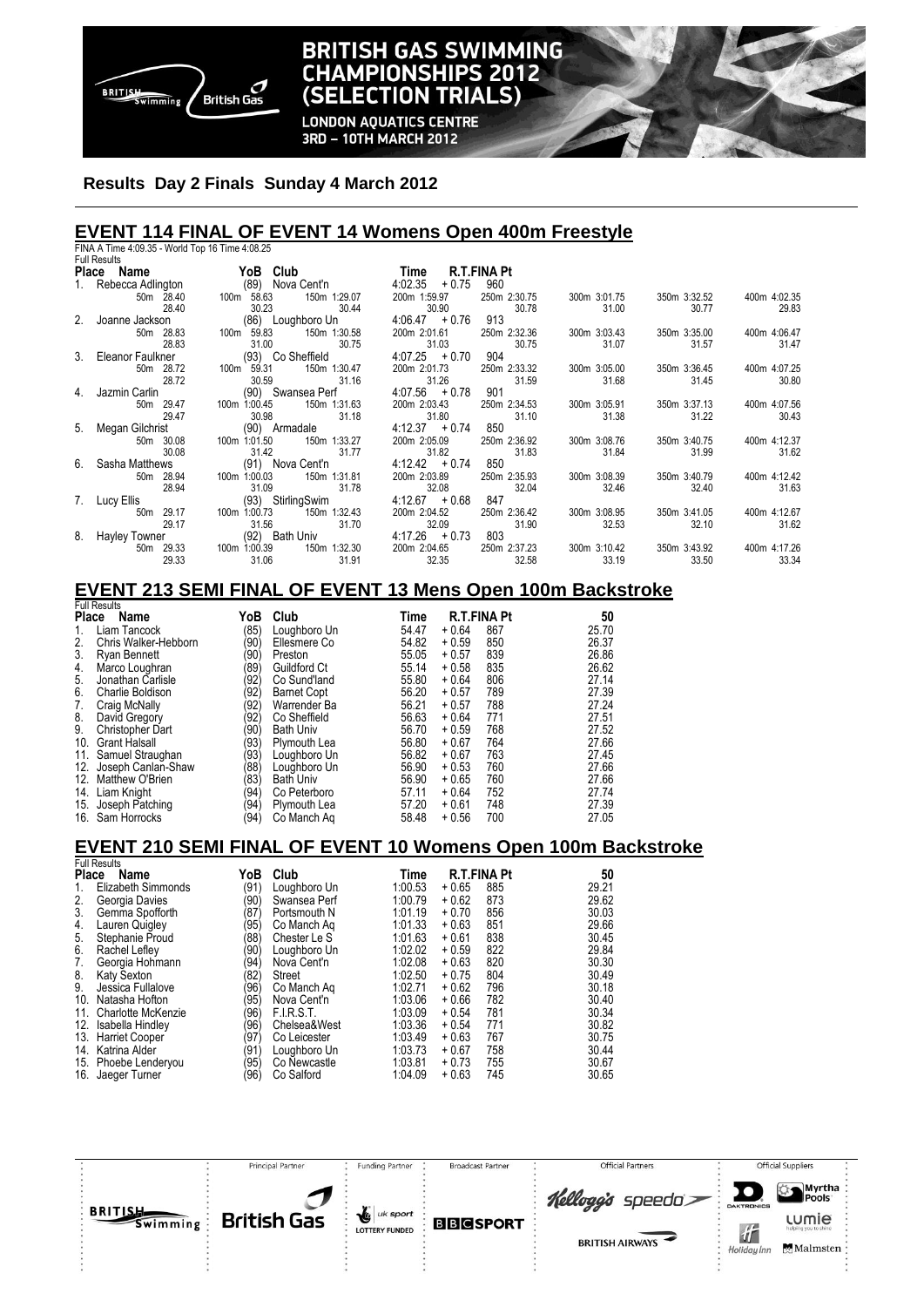

### **BRITISH GAS SWIMMING CHAMPIONSHIPS 2012** (SELECTION TRIALS)

**LONDON AQUATICS CENTRE** 3RD - 10TH MARCH 2012

#### **Results Day 2 Finals Sunday 4 March 2012**

#### **EVENT 116 FINAL OF EVENT 16 Womens MC 100m Backstroke**

|    | Multi-Disability by British Disability Points |      |              |      |            |         |                     |       |
|----|-----------------------------------------------|------|--------------|------|------------|---------|---------------------|-------|
|    | Place Name                                    | YoB  | Club         | Cat. | Time       |         | <b>R.T.BDPoints</b> | 50    |
| 1. | Hannah Russell                                | (96) | Guildford Ct | 12   | 1:09.52    | $+0.65$ | 973                 | 33.27 |
| 2. | Nvree Kindred                                 | (80) | Leominster   | 6    | 1:28.37    | $+0.77$ | 950                 | 44.01 |
| 3. | Stephanie Millward                            | (81) | Swansea Perf |      | 9 1:11.28  | $+0.71$ | 919                 | 34.19 |
| 4. | Susannah Rodgers                              | '83) | Otter        |      | 1:25.83    | $+0.82$ | 911                 | 41.11 |
| 5. | <b>Chloe Davies</b>                           | '98) | Trowbridge   | 14   | 1:13.07    | $+0.68$ | 870                 | 35.52 |
| 6. | Natalie Massey                                | '89) | Aquabears    |      | 14 1:13.66 | $+0.56$ | 849                 | 35.56 |
| 7. | Amberley Hoar                                 | (93) | Portsmouth N |      | 14 1:13.99 | $+0.68$ | 838                 | 35.44 |
| 8. | Emma Cattle                                   | 88)  | Team Luton   |      | 10 1:14.12 | $+0.74$ | 721                 | 36.13 |

#### **EVENT 115 FINAL OF EVENT 15 Mens MC 100m Backstroke**

| Multi-Disability by British Disability Points |                         |      |              |      |         |                     |       |  |  |
|-----------------------------------------------|-------------------------|------|--------------|------|---------|---------------------|-------|--|--|
| <b>Place</b>                                  | Name                    | YoB  | Club         | Cat. | Time    | <b>R.T.BDPoints</b> | 50    |  |  |
| 1.                                            | Jonathan Fox            | (91) | Newguay      |      | 1:11.07 | $+0.68$<br>1037     | 33.65 |  |  |
| 2.                                            | Aaron Moores            | (94) | Trowbridae   | 14   | 1:05.45 | 926<br>$+0.66$      | 31.59 |  |  |
| 3.                                            | James Crisp             | (82) | Co Sheffield | 9    | 1:04.34 | 888<br>$+0.71$      | 30.88 |  |  |
| 4.                                            | Thomas Young            | (91) | Co Manch Ag  | 8    | 1:07.52 | 879<br>$+0.71$      | 33.11 |  |  |
| 5.                                            | Morgyn Peters           | (96) | Millfield    | 9    | 1:05.06 | 859<br>$+0.66$      | 31.33 |  |  |
| 6.                                            | Craig Rodgie            | (89) | Edinburgh Un | 14   | 1:07.34 | $+0.65$<br>850      | 32.20 |  |  |
| 7.                                            | <b>Benjamin Procter</b> | (90) | Newquay      | 14   | 1:07.44 | 847<br>$+0.67$      | 31.78 |  |  |
| 8.                                            | Sean Fraser             | '90) | Warrender Ba | 8    | 1:09.59 | 803<br>$+0.66$      | 33.59 |  |  |

#### **EVENT 117 FINAL OF EVENT 17 Mens MC 50m Backstroke**

| Multi-Disability by British Disability Points |                                                       |      |                                    |                   |       |
|-----------------------------------------------|-------------------------------------------------------|------|------------------------------------|-------------------|-------|
| Place Name                                    | YoB Club                                              | Cat. |                                    | Time R.T.BDPoints |       |
| 1. James Anderson                             | (63) StirlingSwim<br>(96) Ren 96<br>(86) Swansea Perf |      | $2 \t1.08.38 + 0.70$               |                   | - 788 |
| 2. Andrew Mullen                              |                                                       |      | $5\quad 43.84\quad +0.74\quad 511$ |                   |       |
| 3. Anthony Stephens                           |                                                       |      | $5\quad 44.58\quad +0.58$          |                   | 486   |

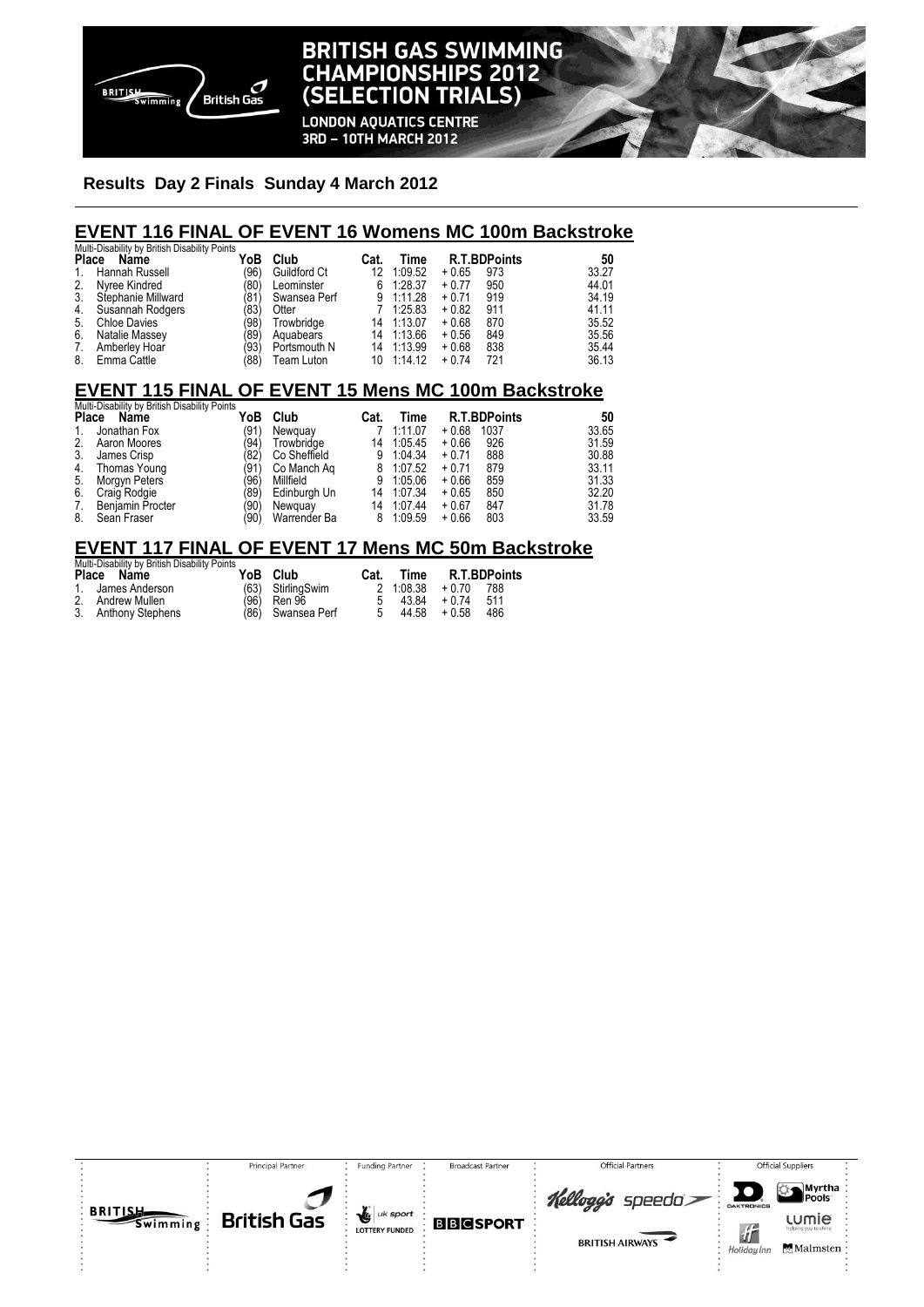

## **BRITISH GAS SWIMMING CHAMPIONSHIPS 2012** (SELECTION TRIALS)

**LONDON AQUATICS CENTRE** 3RD - 10TH MARCH 2012

#### **Results Day 2 Finals Sunday 4 March 2012**

#### **EVENT 111 FINAL OF EVENT 11 Mens Guest 200m Freestyle**

|       | <b>Full Results</b> |      |              |         |                    |       |       |         |  |  |
|-------|---------------------|------|--------------|---------|--------------------|-------|-------|---------|--|--|
| Place | Name                | YoB  | Club         | Time    | <b>R.T.FINA Pt</b> | 50    | 100   | 150     |  |  |
| 1.    | Velimir Stjepanovic | (93) | Serbia       | 1:49.32 | $+0.62$            | 25.25 | 52.82 | 1:21.02 |  |  |
|       | 2. Peng Wu          | (87  | China        | 1:49.76 | $+0.64$            | 26.02 | 54.21 | 1:22.58 |  |  |
| 3.    | Markus Deibler      | (90) | Germany      | 1:49.91 | $+0.70$            | 25.51 | 53.61 | 1:21.80 |  |  |
| 4.    | Yuki Kobori         | (93) | Japan        | 1:50.09 | $+0.68$            | 25.39 | 53.38 | 1:21.91 |  |  |
| 5.    | Tiago Venancio      | (87) | Portugal     | 1:50.11 | $+0.68$            | 25.68 | 53.21 | 1:21.28 |  |  |
| 6.    | Steffen Deibler     | (87  | Germany      | 1:51.25 | $+0.65$            | 24.89 | 52.82 | 1:21.59 |  |  |
| 7.    | Leith Shankland     | (91) | South Africa | 1:51.68 | $+0.66$            | 25.23 | 53.57 | 1:22.65 |  |  |
| 8.    | <b>Thomas Moss</b>  | (94) | Stockport Mo | 1:52.17 | $+0.70$            | 26.49 | 54.98 | 1:23.87 |  |  |

#### **EVENT 112 FINAL OF EVENT 12 Womens Guest 100m Breaststroke**

| <b>Full Results</b> |                  |      |              |         |                    |       |  |  |  |  |
|---------------------|------------------|------|--------------|---------|--------------------|-------|--|--|--|--|
| Place               | Name             | YoB  | Club         | Time    | <b>R.T.FINA Pt</b> | 50    |  |  |  |  |
| $1_{\cdot}$         | Ruta Meilutyte   | (97) | Plymouth Lea | 1:07.30 | $+0.56$            | 31.08 |  |  |  |  |
| 2.                  | Jennie Johansson | (88) | Sweden       | 1:07.32 | $+0.72$            | 32.21 |  |  |  |  |
| 3.                  | Hyejin Kim       | (94) | Korea        | 1:08.88 | $+0.70$            | 32.75 |  |  |  |  |
| 4.                  | Kanako Watanabe  | (96) | Japan        | 1:09.34 | $+0.74$            | 33.09 |  |  |  |  |
| 5.                  | Sycerika McMahon | (95) | Ireland      | 1:09.39 | $+0.67$            | 32.31 |  |  |  |  |
| 5.                  | Caroline Ruhnau  | (84) | Germany      | 1:09.39 | $+0.78$            | 32.24 |  |  |  |  |
| 7.                  | Keiko Fukudome   | (93) | Japan        | 1:09.46 | $+0.73$            | 33.48 |  |  |  |  |
| 8.                  | Suyeon Back      | (91) | Korea        | 1:10.10 | $+0.76$            | 33.36 |  |  |  |  |

### **EVENT 114 FINAL OF EVENT 14 Womens Guest 400m Freestyle**

|  | <b>Full Results</b>                  |                               |                       |                       |                       |                       |                       |                       |
|--|--------------------------------------|-------------------------------|-----------------------|-----------------------|-----------------------|-----------------------|-----------------------|-----------------------|
|  | Place Name                           | YoB Club                      |                       | Time                  | R.T.FINA Pt           |                       |                       |                       |
|  | 1. Lotte Friis                       | (88) Denmark                  |                       | 4:09.27<br>$+0.77$    |                       |                       |                       |                       |
|  | 50m 28.65<br>28.65                   | 100m 59.39<br>30.74           | 150m 1:30.92<br>31.53 | 200m 2:02.55<br>31.63 | 250m 2:34.40<br>31.85 | 300m 3:06.35<br>31.95 | 350m 3:38.62<br>32.27 | 400m 4:09.27<br>30.65 |
|  | 2. Grainne Murphy                    | (93) Ireland                  |                       | $4:13.91 + 0.80$      |                       |                       |                       |                       |
|  | 50m 29.27<br>29.27                   | 100m 1:00.69<br>31.42         | 150m 1:32.57<br>31.88 | 200m 2:04.98<br>32.41 | 250m 2:37.43<br>32.45 | 300m 3:10.02<br>32.59 | 350m 3:42.45<br>32.43 | 400m 4:13.91<br>31.46 |
|  | 3. Cecilie Johanessen<br>(90) Norway |                               | $4:14.85 + 0.67$      |                       |                       |                       |                       |                       |
|  | 50m 29.35<br>29.35                   | 100m 1:01.55<br>32.20         | 150m 1:33.51<br>31.96 | 200m 2:06.30<br>32.79 | 250m 2:38.72<br>32.42 | 300m 3:10.99<br>32.27 | 350m 3:43.41<br>32.42 | 400m 4:14.85<br>31.44 |
|  | 4. Nuala Murphy                      | (89) Ireland                  |                       | $4:19.53 + 0.72$      |                       |                       |                       |                       |
|  | 50m 30.04                            | 100m 1:02.25                  | 150m 1:35.06          | 200m 2:08.12          | 250m 2:40.74          | 300m 3:13.69          | 350m 3:46.78          | 400m 4:19.53          |
|  | 30.04                                | 32.21                         | 32.81                 | 33.06                 | 32.62                 | 32.95                 | 33.09                 | 32.75                 |
|  | 5. Wing Yung Tang<br>(92) Hong Kong  |                               | $4:22.35 + 0.65$      |                       |                       |                       |                       |                       |
|  | 50m 30.31<br>30.31                   | 100m 1:02.78<br>32.47         | 150m 1:35.93<br>33.15 | 200m 2:09.22<br>33.29 | 250m 2:42.96<br>33.74 | 300m 3:16.76<br>33.80 | 350m 3:50.25<br>33.49 | 400m 4:22.35<br>32.10 |
|  | 6. Younjeong Seo                     | (88) Korea                    |                       | $4:22.62 + 0.70$      |                       |                       |                       |                       |
|  | 50m 28.98<br>28.98                   | 100m 1:00.72<br>31.74         | 150m 1:33.72<br>33.00 | 200m 2:07.80<br>34.08 | 250m 2:41.54<br>33.74 | 300m 3:15.75<br>34.21 | 350m 3:49.86<br>34.11 | 400m 4:22.62<br>32.76 |
|  |                                      | 7. Nakyeong Han<br>(93) Korea |                       | $4.22.90 + 0.80$      |                       |                       |                       |                       |
|  | 50m 29.45<br>29.45                   | 100m 1:01.47<br>32.02         | 150m 1:34.97<br>33.50 | 200m 2:08.64<br>33.67 | 250m 2:42.46<br>33.82 | 300m 3:16.48<br>34.02 | 350m 3:50.57<br>34.09 | 400m 4:22.90<br>32.33 |
|  | 8. Lieke Verouden                    | (90) Netherlands              |                       | $4.23.00 + 0.49$      |                       |                       |                       |                       |
|  | 50m 29.47<br>29.47                   | 100m 1:01.78<br>32.31         | 150m 1:35.31<br>33.53 | 200m 2:08.53<br>33.22 | 250m 2:42.37<br>33.84 | 300m 3:16.48<br>34.11 | 350m 3:50.27<br>33.79 | 400m 4:23.00<br>32.73 |